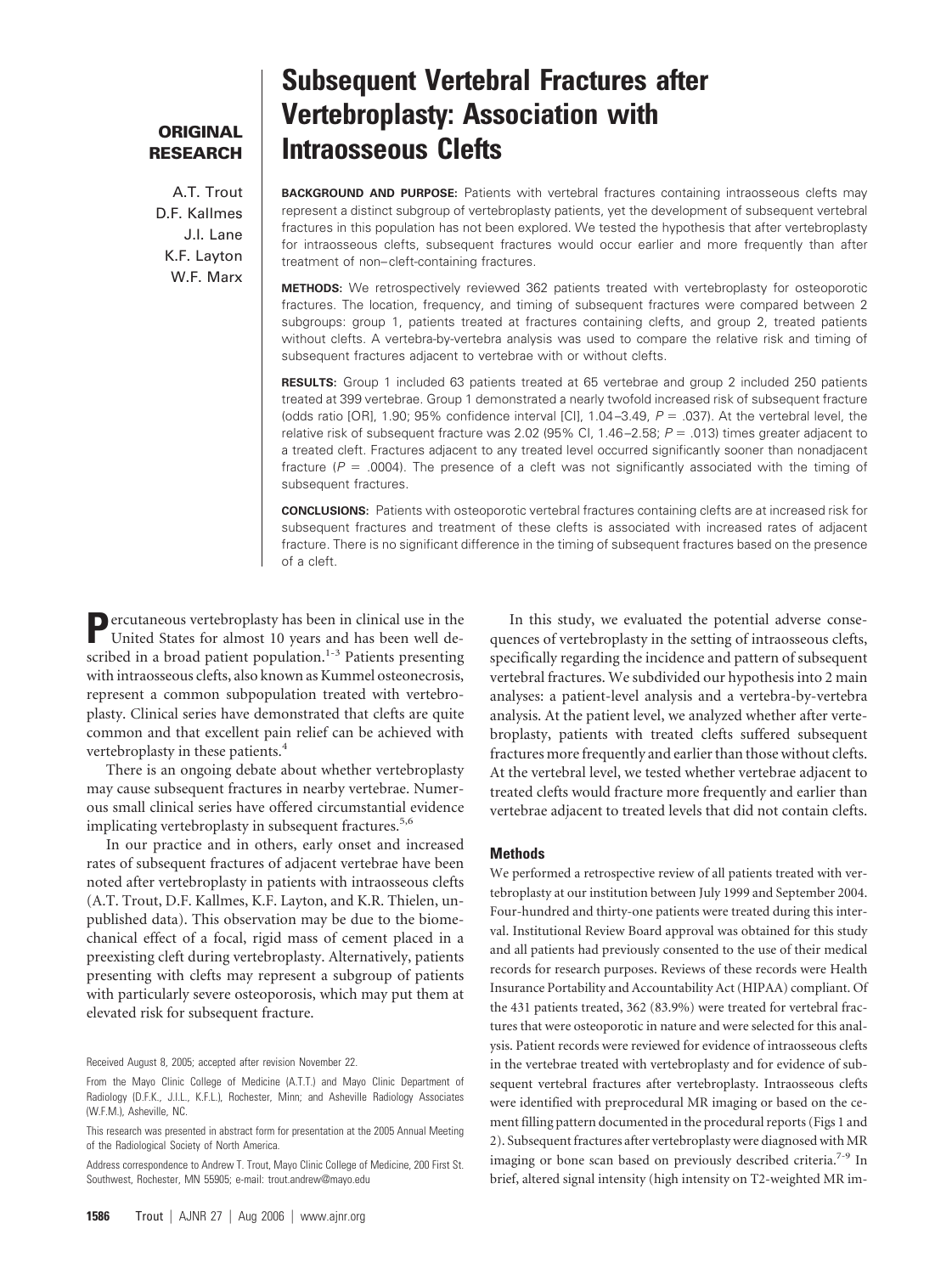

**Fig 1.** Prevertebroplasty MR imaging (*A*) and intraoperative fluoroscopic images (*B* and *C*) of the treated level in a patient with an intraosseous cleft. T2-weighted (repetition time [TR]/echo time [TE], 2800/102 fast spin-echo with fat-saturation) MR (*A*) demonstrates acute compression of L2 in this 82-year-old male patient. The *arrow* indicates a fluid-filled cleft within the fractured vertebra. The lateral (*B*) fluoroscopic image shows filling of the cleft in the anterior portion of the vertebral body with little trabecular pattern to the implanted cement. A more typical trabecular filling pattern is seen in the posterior aspect of the treated vertebral body on the lateral projection.



Fig 2. Prevertebroplasty MR imaging (A) and intraoperative fluoroscopic images (B and C) of the treated level in a patient without an intraosseous cleft. T2-weighted (repetition time [TR]/echo time [TE], 3300/150 fast spin-echo, without fat saturation) MR (*A*) demonstrates acute compression of T12 in this 61-year-old male patient. Lateral (*B*) and anteroposterior (*C*) fluoroscopic images after vertebroplasty at T12 show cement evenly distributed among the trabeculae of the fractured vertebral body.

aging and corresponding low signal intensity on T1-weighted imaging), distinct fracture lines, or vertebral deformation observed on MR imaging or increased tracer uptake on bone scan, were used to identify subsequent fractures.

The timing of subsequent fractures was determined based on the date of confirmatory imaging. All vertebroplasty patients were encouraged to call or return to the clinic with any new or worsening symptoms. If clinically warranted, images were obtained at the time of subsequent visit. Scheduled radiographs, however, were not obtained.

# *Vertebroplasty Procedure*

Percutaneous vertebroplasty is offered to patients with refractory pain that is referable to an acute or subacute vertebral compression fracture of the thoracic or lumbar spine as evidenced on MR imaging or bone scan. Vertebroplasty is not offered when the exclusion criteria are met: improvement with conservative management, technical contraindications, and pain that does not localize to the known fracture.

Vertebroplasties were performed by staff radiologists according to the methods outlined previously.<sup>10</sup> Specifically, patients were treated by using intravenous conscious sedation. Biplane fluoroscopy was used in all cases. Local anesthesia was administered in the skin, subcutaneous tissues, muscular tissues, and over the periosteum of the targeted pedicle. Transpedicular or parapedicular trajectories were used in all cases. Eleven- or 14-gauge needles were advanced into the central aspect of the vertebral bodies for unipediculate approaches, whereas placement of the needle was made into the midportion of the hemivertebra for bipediculate approaches.

Cement was prepared as described previously.10 In brief, poly-

ORIGINAL**ORIGINAL RESEARCH** 

RESEARCH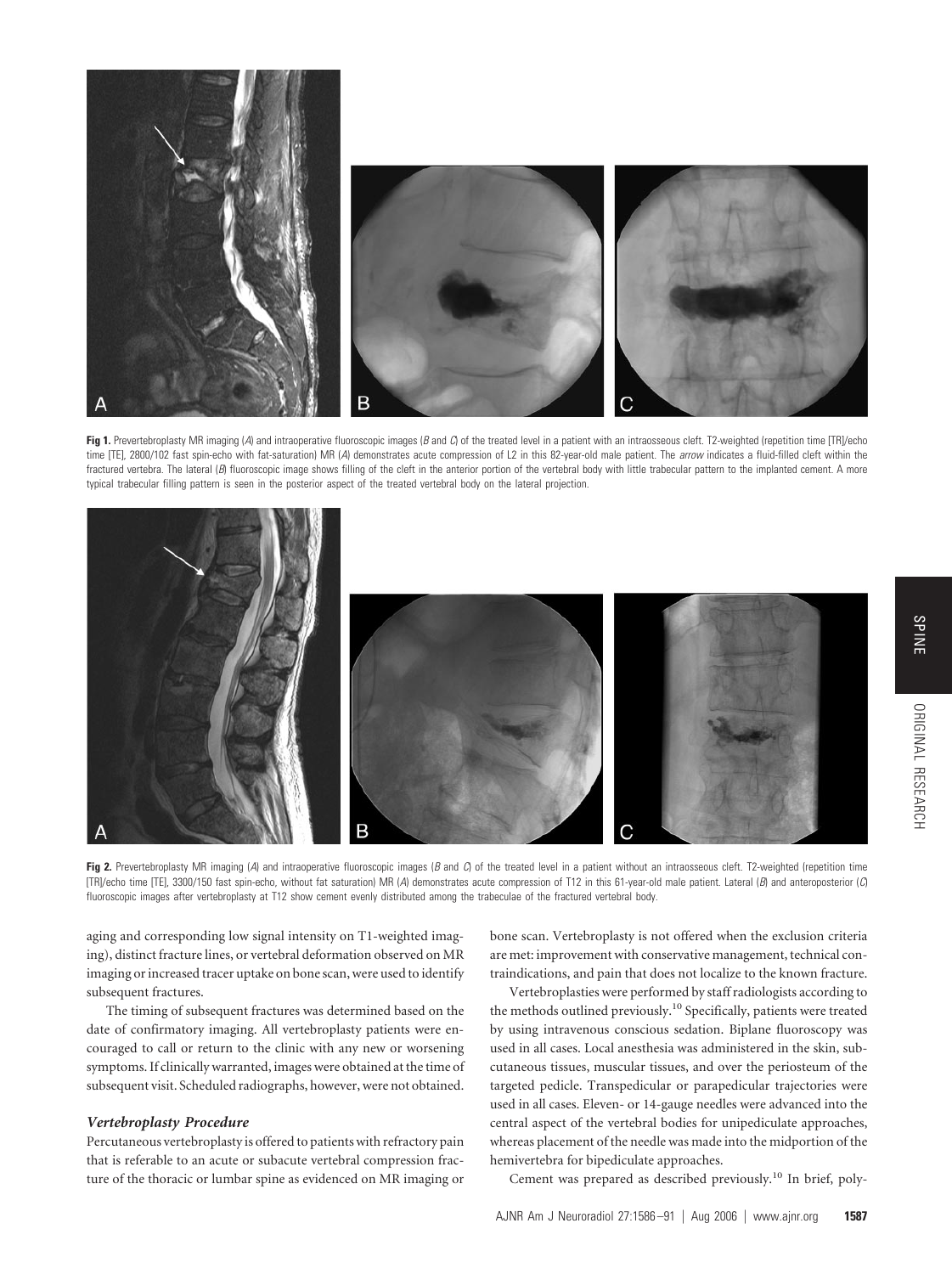methylmethacrylate powder was combined with sterile barium sulfate for opacification and gentamicin powder for infection control, followed by the addition of liquid monomer to make a thin, "cake-glaze" consistency material. The mixture was then injected with either an injector device (Cook Inc.; Bloomington, Ind) or 1-mL syringes. Cement injection was considered complete when the cement reached the posterior quarter of the vertebral body on the lateral projection. Injection was immediately terminated in the event of epidural, venous, or trans-endplate extravasation. After needle removal, patients were left on strict bed rest for 1 hour and then discharged.

## *Patient Groups*

The 362 patients included in this analysis were divided into 2 groups. Group 1 included those patients who harbored an intraosseous cleft at 1 or more levels treated with vertebroplasty (Fig 1). Group 2 included patients without an intraosseous cleft at any level (Fig 2).

#### *Statistical Comparison of Fracture Distribution*

A Monte Carlo Approximation for the Fisher Exact Test was used to compare the distribution along the spinal axis of treated fractures based on the presence or absence of intraosseous clefts as well as to compare the distribution of subsequent fractures based on the presence of a cleft in the previously treated vertebra.

#### *Statistical Comparisons of Groups*

**Risk of Subsequent Fracture Based on the Presence of Intraosseous Clefts, Patient-by-Patient Analysis.** Using  $\chi^2$  analysis and the odds ratio (OR) statistic, we compared the rate of subsequent fracture between groups 1 and 2. The purpose of this comparison was to identify whether patients with treated intraosseous clefts at any vertebral level are, as a group, at increased risk for subsequent fracture. Hypothesis testing of the OR was performed by using the *Z* statistic for a 2-tailed distribution with a null hypothesis of  $OR = 1$ .

**Timing of Subsequent Fracture, Patient-by-Patient Analysis.** Using survival analysis and the logrank statistic, we compared the time to subsequent fracture after vertebroplasty between groups 1 and 2. Specifically, we were investigating whether patients with a cleft at any treated vertebral level develop subsequent fractures sooner than those without.

**Risk of Subsequent, Adjacent-Level Fracture Based on the Presence of Intraosseous Clefts, Fracture-by-Fracture Analysis.** Using the relative risk calculation, we compared the rate of subsequent fracture adjacent to treated vertebrae based on the presence or absence of an intraosseous cleft in the treated level. Adjacent level fracture was defined as fracture of either of the 2 vertebrae that share intervertebral disks with the treated level. For this analysis, L5 was defined as having only one adjacent level (L4) and we included only subsequent fractures after the initial vertebroplasty in a given patient. Fractures that occurred after subsequent vertebroplasty (or vertebroplasties) in that patient were excluded to prevent the difficulty of determining to which vertebroplasty the subsequent fractures were related. Hypothesis testing with a null hypothesis of  $RR = 1$  was performed by using the *Z* statistic for a 2-tailed distribution.

**Timing of Subsequent Fracture, Fracture-by-Fracture Analysis.** In addition to analyzing the timing of subsequent fractures at the patient level, we performed the same analysis at the level of individual vertebrae. This analysis was performed to assess fracture timing based on perceived risk with adjacent vertebrae considered to be at increased risk for subsequent fracture. Nonadjacent vertebrae, however, were considered to be at less risk for fracture because they are not associated with a treated cleft-bearing level.

For this analysis, each fracture was considered independently, and survival analysis and the logrank statistic were used for the after analysis. First, the time to subsequent fracture was determined based on whether the fracture occurred adjacent or nonadjacent to the treated level, regardless of the presence of an intraosseous cleft. Second, we looked at nonadjacent, subsequent fractures and adjacent subsequent fractures as independent groups and analyzed the time to fracture based on the presence or absence of a cleft in the treated level. The purpose of this analysis was to assess whether fractures of vertebrae adjacent to a treated cleft-bearing level have a different time course than fractures both adjacent to non– cleft-bearing levels and nonadjacent to any treated level (cleft or non– cleft-bearing). Statistical software used for all analyses was JMP version 5 (SAS Institute, Cary NC) or SAS version 8.02 (SAS Institute, Cary NC).

#### **Results**

Five hundred and seventy-three vertebral levels were treated in the 362 selected patients during the examined time interval. Forty-nine patients (13.5%) were treated at both cleft- and non– cleft-containing vertebrae and were excluded from further analysis, leaving 313 patients treated at 463 vertebral levels. Sixty-three (20.1%) of these patients had evidence of intraosseous clefts in a total of 65 treated vertebral levels (Fig 3). These patients were designated as group 1. Two hundred and fifty patients were treated at only non– cleft-bearing vertebrae (group 2). Intraosseous clefts were diagnosed on the basis of MR imaging in 12 (19.0%) of the 63 patients. The remaining clefts were diagnosed intraoperatively. There was no significant difference in the distribution along the neuraxis of treated fractures based on the presence or absence of a cleft ( $P = .07$ ) (Fig 3).

Seventy-three (23.3%) of the 313 selected patients developed 126 subsequent vertebral fractures after vertebroplasty. In group 1, 21 (33.3%) patients suffered a total of 28 subsequent vertebral fractures. In group 2, 52 (20.8%) patients suffered 98 subsequent fractures. This frequency was significantly different (see below).

The distribution over the spinal axis of subsequent fractures was similar regardless of the presence or absence of an intraosseous cleft in a previously treated vertebra  $(P = .95)$ (Fig 4). In addition, no particular region of the spine seemed to be particularly at risk for developing subsequent fractures.

#### *Analysis of Risk of Subsequent Fracture*

**Risk of Subsequent Fracture Based on the Presence of Intraosseous Clefts, Patient-by-Patient Analysis.** Patients with a documented cleft in any treated vertebral level were significantly more likely to incur subsequent fracture ( $\chi^2 = 0.036$ ). Specifically these patients had almost a twofold increased risk of subsequent vertebral fractures compared with patients without intraosseous clefts ( $OR = 1.90$ ,  $95\%$   $CI = 1.04$  to 3.49,  $P = .037$ .

**Risk of Subsequent Adjacent-Level Fracture Based on the Presence of Intraosseous Clefts, Fracture-by-Fracture Analysis.** Based upon the locations of the 463 treated vertebral bodies, 656 adjacent levels were considered at risk for subsequent fracture. This number is less than the 926 hypothetical adjacent levels ( $2 \times 463$ ) because of the presence of pre-exist-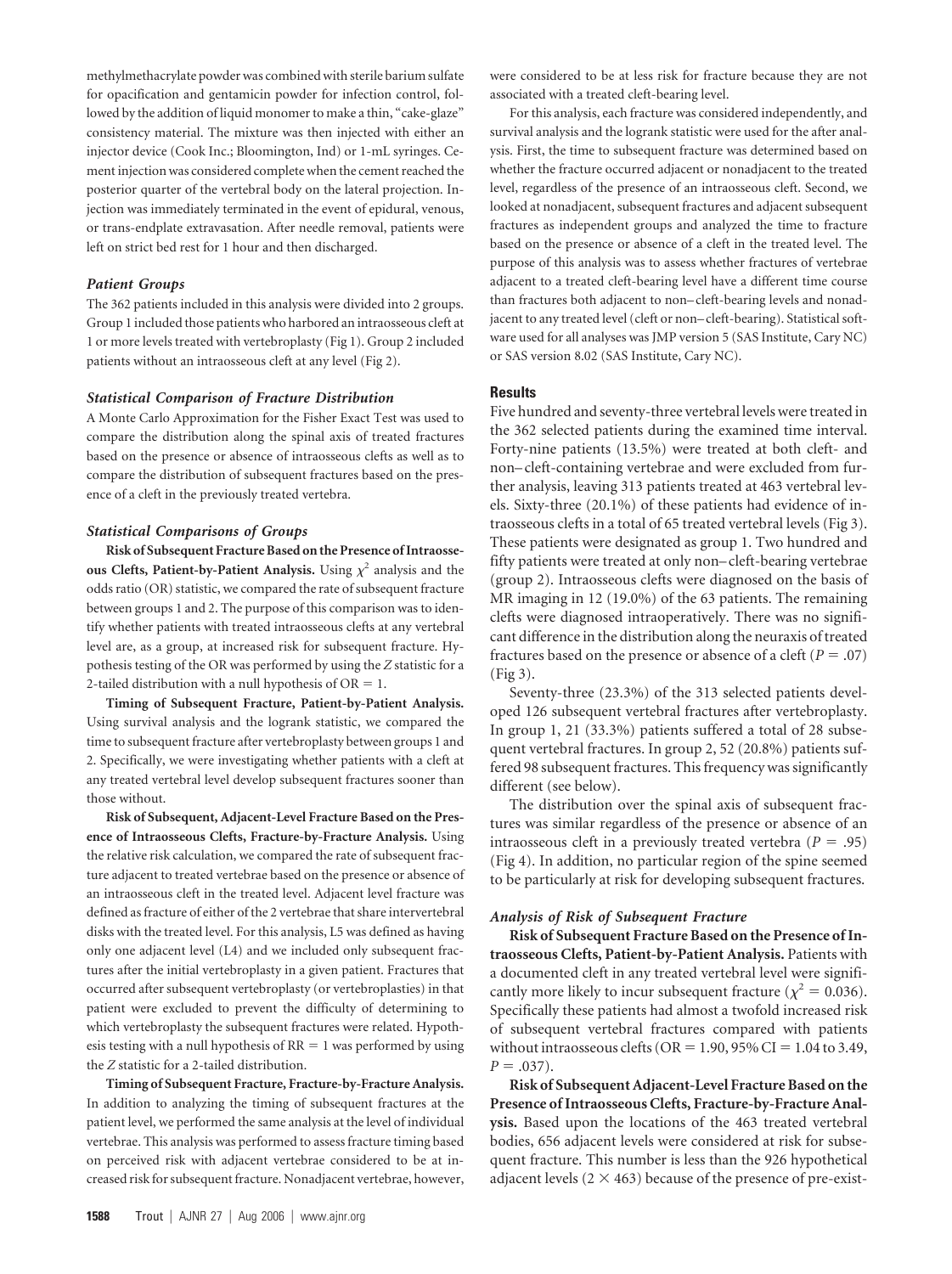

**Fig 3.** Location of treated vertebrae divided based upon the presence or absence of clefts. Data are depicted as a percentage of each subgroup. The distribution of treated vertebrae is similar between patients with and without documented intraosseous clefts. In accordance with previous descriptions. $4.13$  there is an increased incidence of fractures and clefts at the thoracolumbar junction in our patient population.

**Fig 4.** Location of subsequent vertebral fractures divided based upon the presence or absence of an intraosseous cleft in a previously treated vertebral level. Data are depicted as a percentage of each subgroup. The distribution of subsequent fractures is similar regardless of the presence or absence of a cleft in the previously treated level. In addition, no specific zone of the spine seems more likely to develop subsequent fractures.

remained within the individual groups as well, with adjacent level fractures occurring sooner in both patients with and without intraosseous clefts at any vertebral level (logrank  $= 0.024$  for cleft patients and 0.009 for noncleft patients).

Nonadjacent level fractures occurred on a similar time course between groups 1 and 2 (median, 314 and 116 days, respectively; logrank

ing fractures, adjacent treated levels, and only a single adjacent level for L5. Seventy-nine vertebrae containing clefts and 385 non– cleft-containing vertebrae were treated with vertebroplasty yielding 121 and 535 at-risk adjacent levels, respectively. Sixteen (13.2%) of 121 at-risk vertebrae adjacent to treated clefts subsequently fractured. Thirty-five (6.5%) of 535 at-risk vertebrae adjacent to treated levels without clefts subsequently fractured (relative risk 2.02 [95% CI =  $1.46 - 2.58$ ,  $P = .013$ ]).

# *Timing of Subsequent Fractures*

**Patient-by-Patient Analysis.** Among the cohort of patients presenting with subsequent fractures, the median times to diagnosis of a fracture group 1 versus group 2 were 47 days (range, 6 –766 days) and 83 days (range, 2–1330 days), respectively. This difference was not statistically significant (log $rank = 0.34$ .

**Fracture Level Analysis.** Subsequent fractures adjacent to any treated level in either group 1 or 2 occurred significantly sooner than fractures nonadjacent to a treated level (median 57 and 127 days, respectively,  $logrank = 0.0004$ ). This effect 0.60). In addition, although there was no significant difference in the timing of adjacent level fractures between groups 1 and 2, there was a trend toward significance (median 31 and 70 days for cleft and noncleft, respectively;  $logrank = 0.089$ ).

# **Discussion**

In this study, we compared the location, frequency, and timing of subsequent fractures among patients treated with vertebroplasty at vertebraewith andwithout pre-existing clefts. Our data suggest that among patients with osteoporotic vertebral compression fractures, the presence of a treated cleft is associated with a rate of subsequent fracture higher than that seen in patients without preexisting clefts. Specifically, these patients have nearly a twofold increased risk of subsequent fracture after vertebroplasty. Further, at the vertebral level, the risk of subsequent fractures adjacent to treated clefts was twofold greater than that adjacent to non–cleft-bearing, treated vertebrae. Although there is an increased rate of subsequent fracture associated with treatment of cleft-bearing vertebrae, there is no significant difference in the timing of these subsequent fractures.

It is difficult to prove whether the increase in fracture risk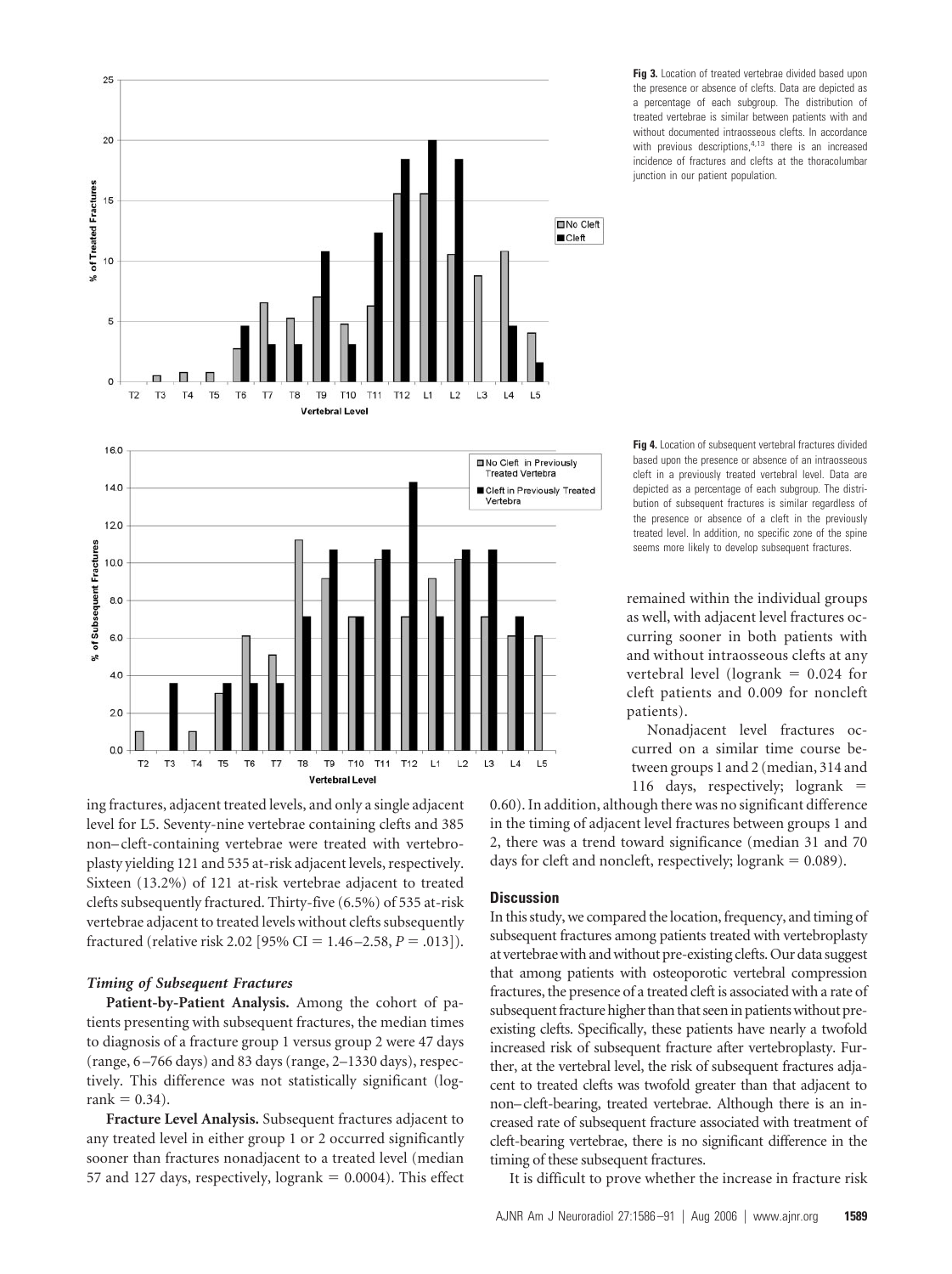associated with clefts observed in this study results from abnormal biomechanics or simply reflects the nature of the underlying pathologic condition. It is possible that intraosseous clefts are a marker for aggressive osteoporosis with high risk of subsequent fractures. To date, however, there is no evidence in the literature that these patients suffer from a distinct pathologic condition. In addition, the finding in the current study that the time course of subsequent fractures is not significantly different in patients with intraosseous clefts casts doubt on this possibility. If these patients truly had a more aggressive form of osteoporosis, one would reasonably expect that subsequent fractures would occur at shorter time intervals. Regardless, there is clearly a need for specific analysis of the subpopulation of patients with intraosseous clefts to determine whether their disease is significantly different from that of patients without intraosseous clefts.

Even without absolute proof that treatment of intraosseous clefts with vertebroplasty causes subsequent fractures, the data presented here may still be of use to practitioners. Based on the findings presented, it may be appropriate to specifically address the potential elevation in risk for subsequent fracture during the consent process before vertebroplasty in patients with cleft activity. In addition, we believe that the high rate of subsequent fractures adjacent to treated clefts warrants consideration of a trial of prophylactic vertebroplasty in the vertebrae adjacent to treated clefts.

Prior studies have suggested that vertebroplasty may lead to early-onset, subsequent vertebral fractures, $1,12$  and this effect is observed in our patient population (note that these data are derived from a subset of the same population that has previously been used to demonstrate this effect [A.T. Trout, D.F. Kallmes, and T.J. Kaufmann, unpublished data]). Although there is no specific association between vertebroplasty at cleft-bearing vertebrae and the timing of subsequent fractures, the data presented here reaffirm the association between vertebroplasty in general and early onset adjacent level fractures. Unfortunately, these data cannot necessarily be generalized because the results were based on a cohort of patients with and without intraosseous clefts, and there is no control group that was not treated with vertebroplasty.

There is broad agreement that clefts occur primarily at the thoracolumbar junction, $4,13$  and this was observed in our patient population. Osteoporotic vertebral compression fractures in general are known to occur more commonly at the thoracolumbar junction as well.<sup>14,15</sup> Based upon these observations, one might conclude that the perceived increased risk of subsequent fracture adjacent to clefts simply reflects the tendency for subsequent fractures to cluster in the thoracolumbar region. Our data, however, do not support this conclusion. The distribution of baseline fractures did not differ based on the presence of a cleft, and subsequent fractures were similarly distributed regardless of the presence of an intraosseous cleft in a previously treated vertebral body. In addition, subsequent fractures occurred at similar frequencies at all levels between T7 and L5. These findings suggest that neither baseline cleft-bearing fractures nor subsequent fractures were location-dependent.

Although we consider our data provocative, the issues surrounding percutaneous treatment of cleft-bearing vertebrae deserve further research. An analysis of the population of patients with pre-existing clefts is warranted to determine whether these patients differ significantly from the typical vertebroplasty population in terms of *t* score, fracture severity, or other variables. In the general osteoporotic population, bone mineral attenuation and increasing fracture severity have previously been shown to be associated with the risk of subsequent fractures.<sup>16-18</sup> It is possible that patients with intraosseous clefts possess these or other risk factors unique to a cleftforming pathologic condition that leads to an increased fracture rate.

The finding of increased subsequent fracture associated with treated clefts also raises the issue of the biomechanical properties of the implanted cement. The increased stiffness and rigidity of the cement, particularly as a focal mass within a cleft, may contribute to the observed effect. Thus, we believe that development of a more compliant cement is warranted.

Finally, these data may indicate the need for further evaluation of kyphoplasty and the growing practice of overfilling clefts in an attempt to gain height restoration during vertebroplasty. Specifically, it may be valuable to consider the biomechanical effects of these procedures in light of our results demonstrating an increased risk of subsequent fracture after treatment of cleft-containing vertebrae. In kyphoplasty, artificial clefts are created before cement infusion and thus each treated vertebra contains a focal cement mass. To our knowledge, no data exist that compare subsequent fracture rates and timing after vertebroplasty and kyphoplasty. With regard to the practice of overfilling clefts to achieve height restoration, infusion of larger than necessary volumes of cement into cleftbearing vertebrae may further increase the risk of subsequent fracture. Thus, this procedure should be further evaluated and, until that time, performed with caution.

This study suffered several limitations. Most importantly, the study is retrospective in nature. In addition, we considered each fracture after vertebroplasty as a separate occurrence regardless of whether the fracture occurred alone or in temporal association with other vertebral fractures. Although we felt this was the best way to account for the relationship between the subsequent fracture and the treated level, it does not account for the possibility of fracture clustering.19 Another limitation of this study is that subsequent fractures were identified on the basis of imaging performed in response to worsening or new symptoms. Because scheduled radiographs were not obtained, subclinical fractures may have been missed and the exact timing of the subsequent fracture cannot be determined. Finally, although patients without intraosseous clefts were used as a control group for those with preexisting clefts, a true control population of patients who were not treated with vertebroplasty was not used.

## **Conclusion**

Patients with osteoporosis-induced vertebral compression fractures containing intraosseous clefts are at increased risk for subsequent fracture. Specifically, treatment of cleft-containing vertebrae with vertebroplasty is associated with increased fracture of adjacent vertebrae. There is, however, no temporal association between clefts treated with vertebroplasty and subsequent fractures.